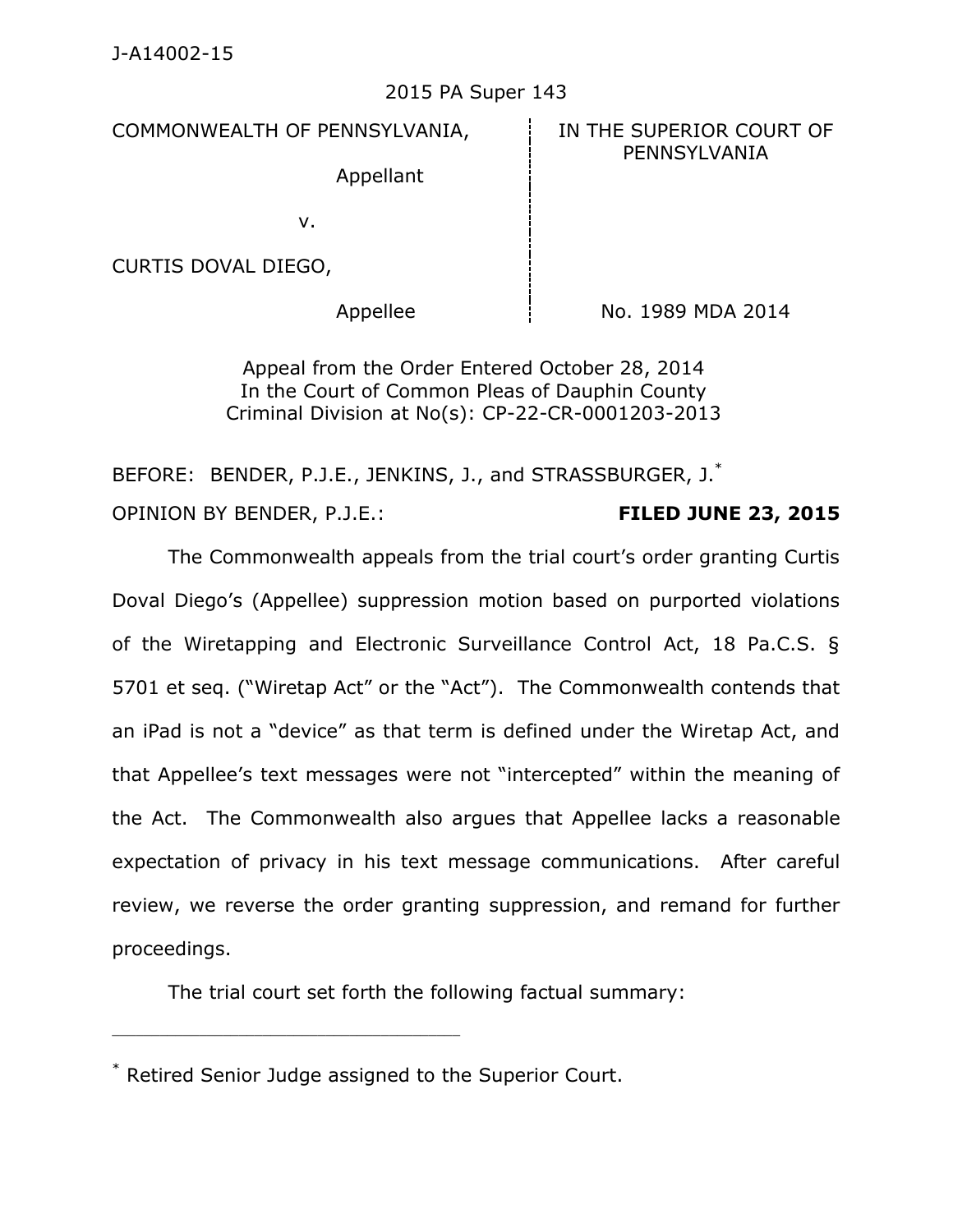Following an investigation of stolen guns involving Mr. Gary Still, Detective James Moyer of the Swatara Police Department went to Mr. Still's father's residence following Mr. Still's release from the hospital on February 21, 2013. Detective Moyer had determined that Mr. Still was involved in the theft of approximately twelve (12) firearms from the residence of 740 High Street. Detective Moyer advised Mr. Still of his Miranda rights. Mr. Still stated that he took numerous guns over a period of eight (8) weeks, and told the officers that he purchased heroin from [Appellee]. Mr. Still "traded" two of the guns he stole in exchange for heroin. Mr. Still indicated that these transactions with [Appellee] were set up on his iPad, which had been seized earlier by the police as part of the firearms investigation.

Detective Moyer testified that he asked Mr. Still if he would set up a heroin deal with [Appellee]. Mr. Still was told by the officers that it would be in his best interest to do so. Mr. Still agreed, telling the officers that he would use the text messaging service on his iPad. The transaction took place in the basement of the police station and was set up with Mr. Still communicating directly with [Appellee] on the iPad. Mr. Still relayed to the detectives each response from [Appellee]. In the room with Mr. Still were at least six (6) law enforcement officers. Detective Moyer testified that Officer Corey Dickerson was sitting next to Mr. Still during the communications and said that it was possible that the officer observed what Mr. Still was doing on the iPad. Specifically, a transaction was set up to take place at the Courtyard Marriot, and Mr. Still provided a description of [Appellee] and his car. When the time came for the deal, Mr. Still was on location with the officers and pointed out [Appellee]. [Appellee] was found to be in possession of multiple bundles of heroin and drug paraphernalia. [Appellee] sought suppression of these items, which was granted by this [c]ourt.

Suppression Court Opinion, 3/16/15, at 1-2.

Following a suppression hearing conducted on January 31 and February 20, 2014, during which the trial court heard testimony from Detective Moyer and Gary Still, the trial court requested that the parties brief the suppression-related issues. Both parties filed their memorandums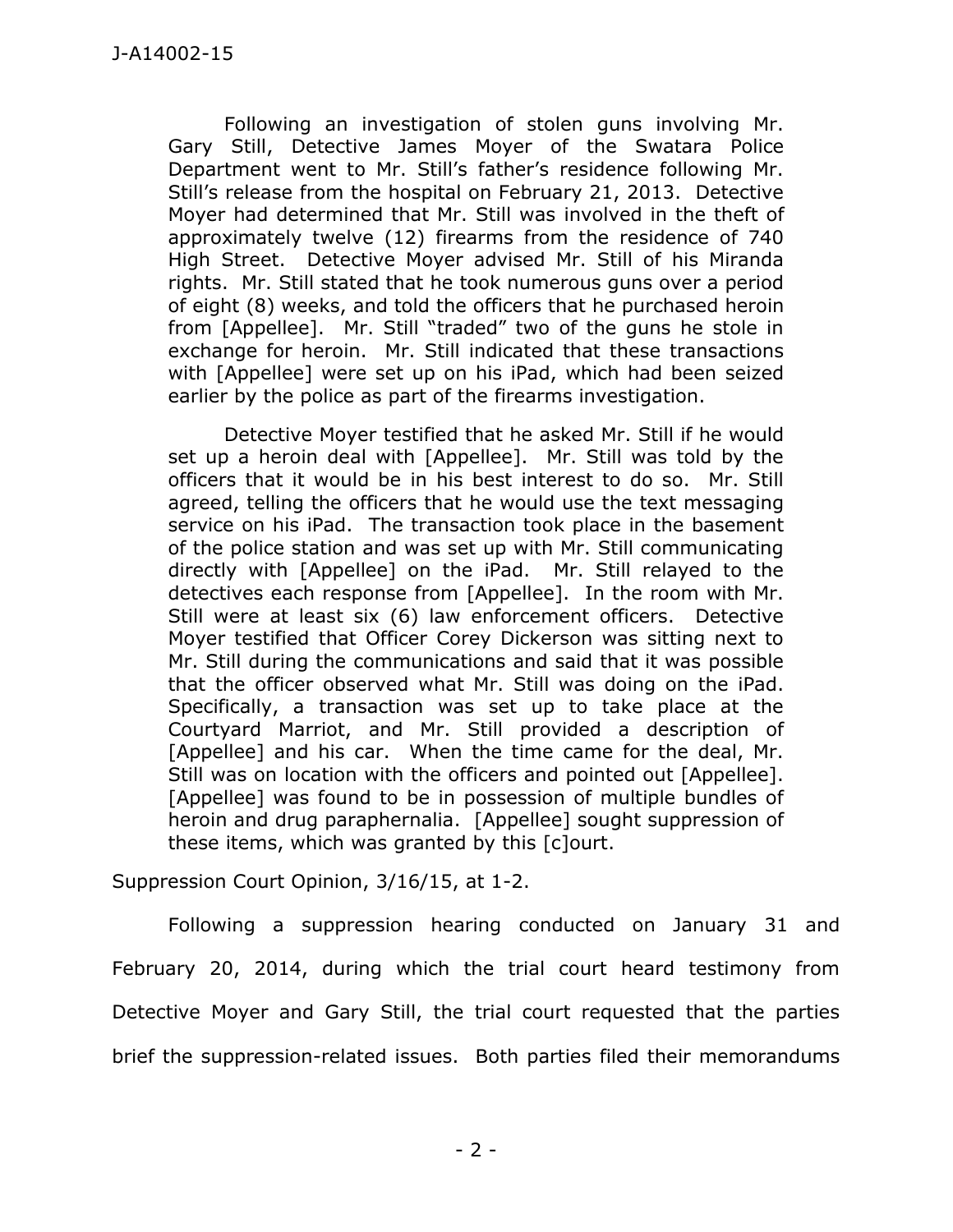of law on April 4, 2014. Subsequently, on October 28, 2014, the court granted Appellant's suppression motion.

The Commonwealth filed a timely notice of appeal on November 21,

2014, and a court-ordered Pa.R.A.P. 1925(b) statement on December 5,

2014. The trial court issued its Rule 1925(a) opinion on March 16, 2015.

The Commonwealth now presents the following questions for our

review:

[1]. Whether the trial court erred in granting Appellee's motion to suppress evidence because Appellee's te[x]t messages were not "intercepted" in violation of the Pennsylvania Wiretap Act?

[2]. Whether the trial court erred in granting Appellee's motion to suppress evidence because Appellee lacked a reasonable expectation of privacy in his text message communications?

[3]. Whether the trial court erred in granting Appellee's motion to suppress evidence because Appellee's iPad is not a "Device" as defined in the Pennsylvania Wiretap Act?

Commonwealth's Brief, at 4 (unnecessary capitalization omitted). For ease

of disposition, we will address these issues in reverse order.

In reviewing the grant of a motion to suppress, we are guided by the following standard of review:

When the Commonwealth appeals from a suppression order, we follow a clearly defined standard of review and consider only the evidence from the defendant's witnesses together with the evidence of the prosecution that, when read in the context of the entire record, remains uncontradicted. The suppression court's findings of facts bind an appellate court if the record supports those findings. The suppression court's conclusions of law, however, are not binding on an appellate court, whose duty is to determine if the suppression court properly applied the law to the facts.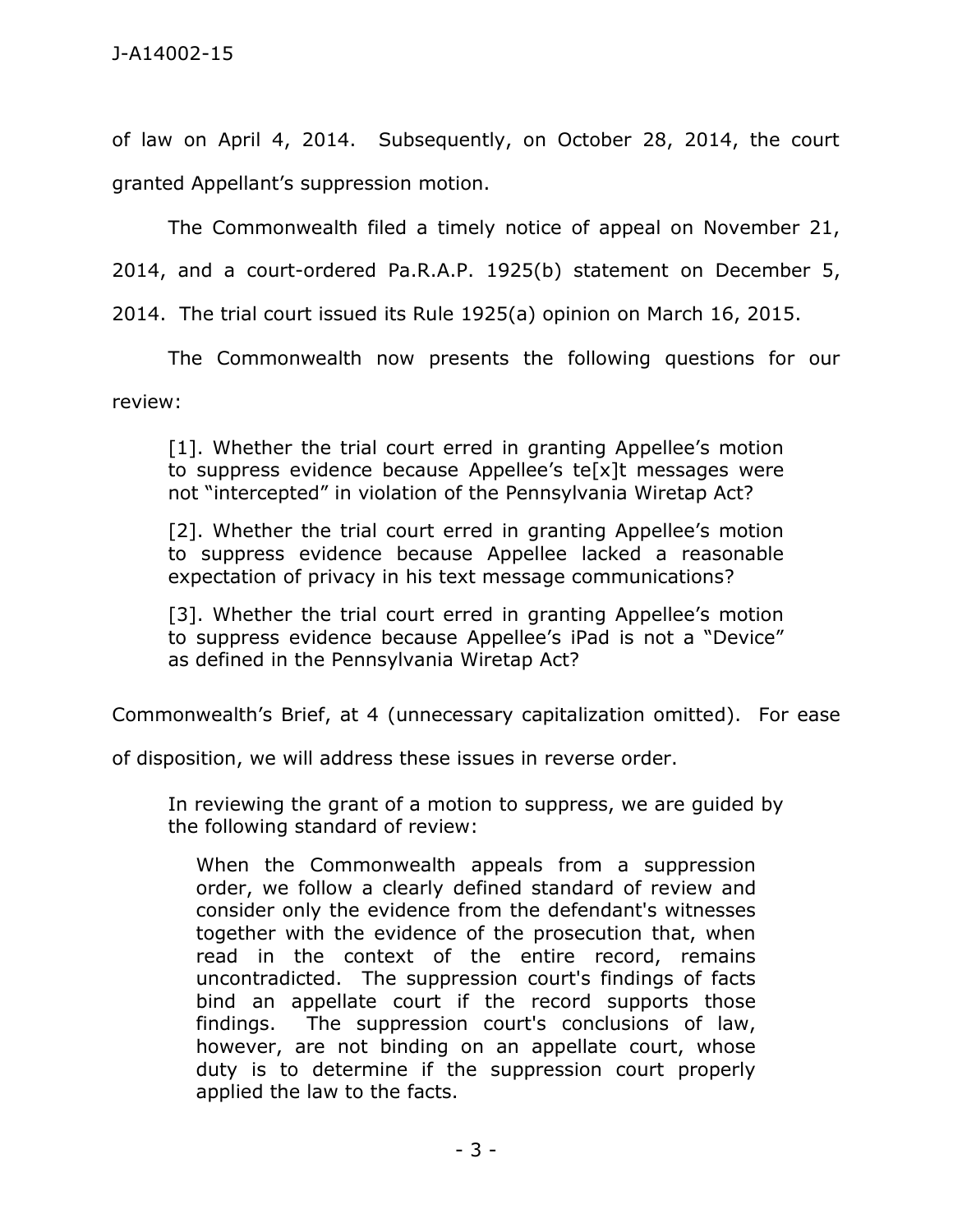*Commonwealth v. Scott*, 916 A.2d 695, 696 (Pa. Super. 2007) (quotation omitted). Further, the construction of a statute raises a question of law. On questions of law, our standard of review is *de novo*, and our scope of review is plenary. *Commonwealth v. Bavusa*, 574 Pa. 620, 832 A.2d 1042, 1052 (2003).

*Commonwealth v. Deck*, 954 A.2d 603, 606 (Pa. Super. 2008).

The Commonwealth contends that Appellee's iPad is not a 'device'

within the meaning of the Wiretap Act. This is a matter of first impression.

The Wiretap Act prohibits, with certain exceptions, the interception of

"any wire, electronic or oral communication[.]" 18 Pa.C.S. § 5703(1)-(3).

"Intercept" is defined by the act as follows:

**Aural or other acquisition of the contents of any wire, electronic or oral communication through the use of any electronic, mechanical or other device.** The term shall include the point at which the contents of the communication are monitored by investigative or law enforcement officers. The term shall not include the acquisition of the contents of a communication made through any electronic, mechanical or other device or telephone instrument to an investigative or law enforcement officer, or between a person and an investigative or law enforcement officer, where the investigative or law enforcement officer poses as an actual person who is the intended recipient of the communication, provided that the Attorney General, a deputy attorney general designated in writing by the Attorney General, a district attorney or an assistant district attorney designated in writing by a district attorney of the county wherein the investigative or law enforcement officer is to receive or make the communication has reviewed the facts and is satisfied that the communication involves suspected criminal activities and has given prior approval for the communication.

18 Pa.C.S. § 5702 (emphasis added).

The Wiretap Act also defines the intercepting "electronic, mechanical or other device" as: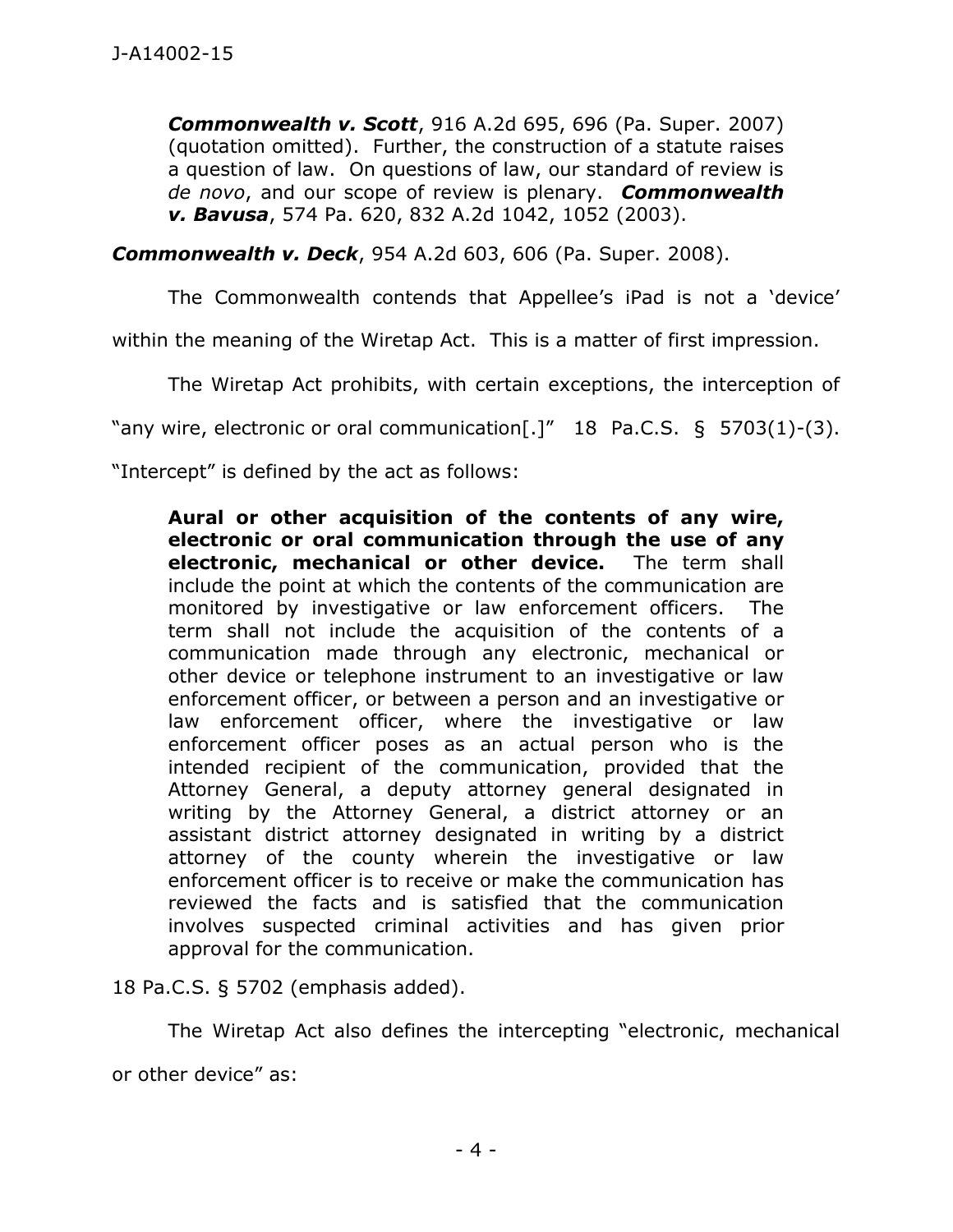Any device or apparatus, including, but not limited to, an induction coil or a telecommunication identification interception device, that can be used to intercept a wire, electronic or oral communication other than:

(1) Any telephone or telegraph instrument, equipment or facility, or any component thereof, furnished to the subscriber or user by a provider of wire or electronic communication service in the ordinary course of its business, or furnished by such subscriber or user for connection to the facilities of such service and used in the ordinary course of its business, or being used by a communication common carrier in the ordinary course of its business, or by an investigative or law enforcement officer in the ordinary course of his duties.

(2) A hearing aid or similar device being used to correct subnormal hearing to not better than normal.

(3) Equipment or devices used to conduct interceptions under section 5704(15) (relating to exceptions to prohibition of interception and disclosure of communications).

18 Pa.C.S. § 5702.

The Commonwealth argues that Appellee's iPad is not an intercepting "electronic, mechanical or other device" under the Wiretap Act because it was being used as the functional equivalent of a modern cellular phone, and telephones are explicitly excluded from the definition of what constitutes a "device" under the portion of Section 5702 cited immediately above. We disagree.

First, Appellee's iPad was not an "electronic, mechanical or other device" under Section 5702 because it was not used "to intercept a wire, electronic or oral communication." Indeed, there is not any evidence of record that Appellee used an iPad to communicate with Still. Moreover,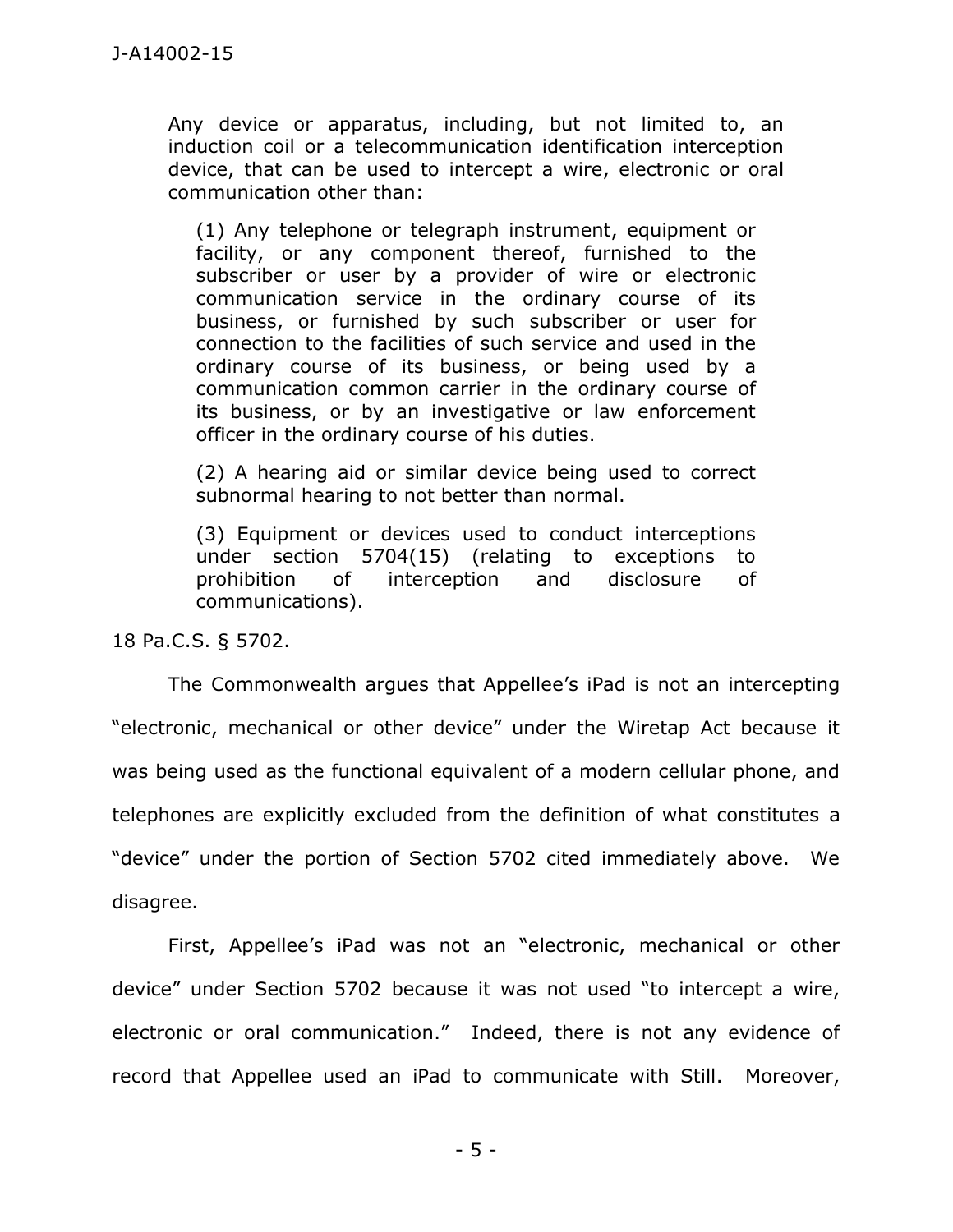Appellee's text messaging device, whatever it was, was the origin of the intercepted message, and not the device that purportedly intercepted that message. Gary Still's iPad was purportedly used to intercept Appellee's electronic communication. Accordingly, the Commonwealth's claim that *Appellee's* iPad was not a "device" within the meaning of the Wiretap Act is simply not relevant to the merit of Appellee's suppression motion.

Nevertheless, the Commonwealth also argues that Still's iPad was not an "electronic, mechanical or other device" within the meaning of the Wiretap Act. In this regard, the Commonwealth again argues that an iPad was the functional equivalent of a telephone under the statutory definition set forth in Section 5702. The Commonwealth cites *Commonwealth v. Spence*, 91 A.3d 44 (Pa. 2014), in support of this claim.

In *Spence*, the question before our Supreme Court was whether a state trooper violated the Wiretap Act when he listened to Spence's conversation with an informant via the speaker on the informant's cellular telephone while the informant arranged a drug deal with Spence. The Commonwealth argued on appeal that because telephones were explicitly excluded under the definition of "electronic, mechanical, or other device[s]" in the Wiretap Act, the trooper had not violated the Act. Spence argued that the informant's phone was not a phone under the Act with respect to the trooper because the informant, and not the trooper, was a subscriber to the phone's communication services.

- 6 -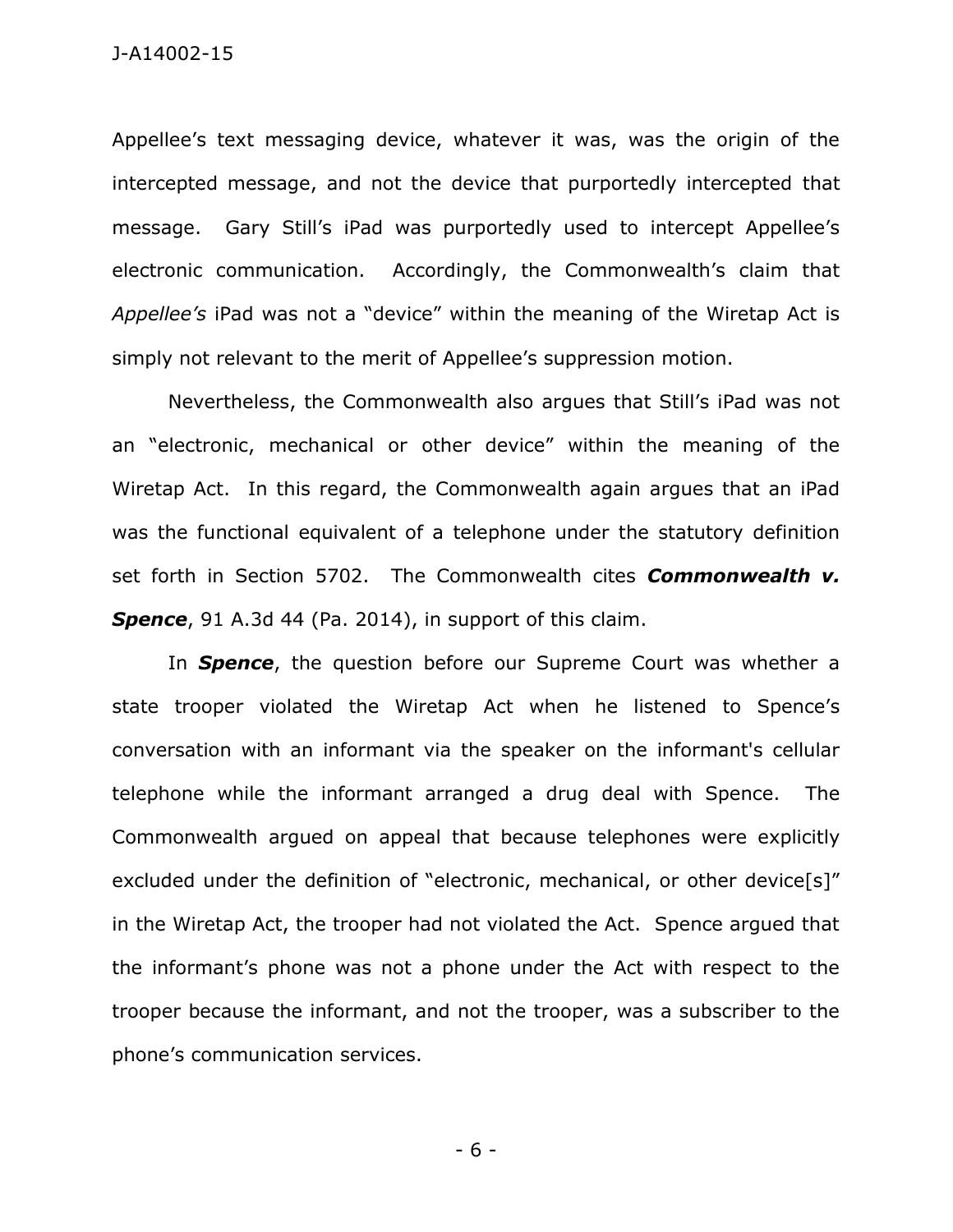Our Supreme Court rejected Spence's argument, stating, "we see no basis upon which to categorize the arrestee's cell phone as a device with respect to him, but not as a device with respect to the Commonwealth." *Id.* at 47. The *Spence* Court also held that: "The language of the statute states that telephones are exempt from the definition of device; the language of the statute does not state that it is the use to which the telephone is being put which determines if it is considered a device." *Id.*

Here, in light of *Spence*, the Commonwealth argues:

In the instant case, Gary Still utilized the text message feature of his iPad to communicate directly with [Appellee], who utilized a cell phone. These text messages were sent utilizing a cell phone service, provided to Still in the ordinary course of business. Gary Still's iPad should be categorized as a telephone since it was being utilized as such in this case. In [Appellee]'s own suppression brief, the defense conceded that Still's iPad communications "should be treated the same as audible telephone calls."

Therefore, because Gary Still's iPad is not a "device," there was no violation of the Pennsylvania Wiretap Act when Still texted with [Appellee] and relayed the responses to the surrounding officers.

Commonwealth's Brief, at 18.

We disagree with the Commonwealth's analysis. The *Spence* decision did not in any way broaden the telephone exception to the definition of what constitutes an "electronic, mechanical, or other device" under the Wiretap Act. An iPad is not a telephone or telegraph instrument under a common understanding of the relevant terms, and no reasonable person familiar with the now ubiquitous technology of tablet computers would misidentify an iPad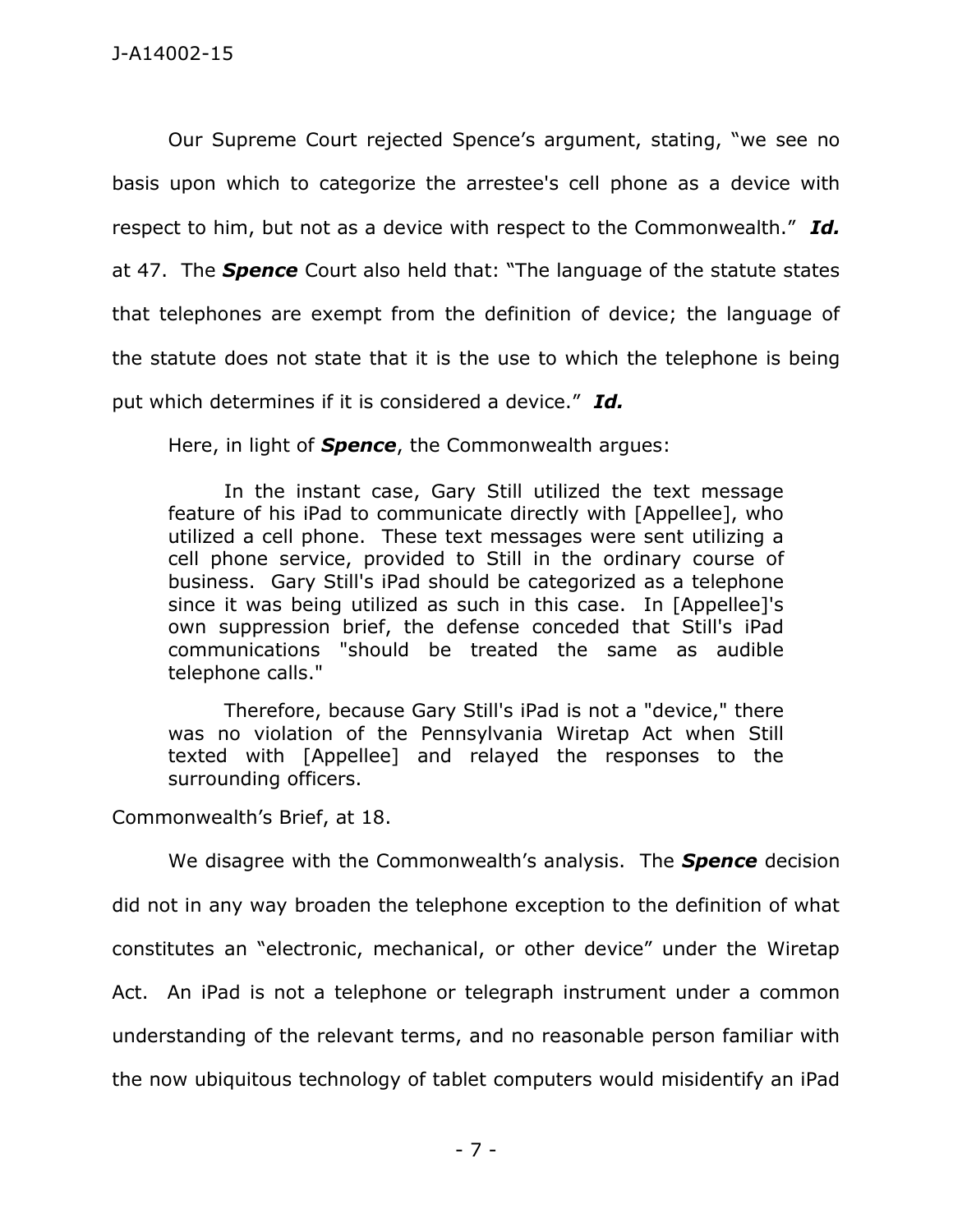as a mere telephone. The fact that an iPad or any other tablet computer can perform functions similar or identical to a modern cellular phone is not dispositive, as the *Spence* Court's holding implies. The trend of convergence between modern computers and telephones aside, at this time the technologies in question remain different not only by degree, but also in kind.

Furthermore, the policy decision embodied in adopting such an expansive interpretation of the term 'telephone' under the Wiretap Act is beyond the province of this Court. Indeed, if we were to extend the Commonwealth's argument to its logical conclusions, any modern computer, in tablet form or otherwise, would have be considered a telephone under the Wiretap Act when it is used to transmit or receive an electronic communication. We decline to so radically expand the definition of 'telephone' under the Wiretap Act in this fashion without the benefit of further legislative input. Furthermore, it is, at best, a dubious proposition that the authors of the 1978 Wiretap Act intended "telephone" to include iPads, as the first tablet computers were not invented until the late 1980's. $^1$ 

\_\_\_\_\_\_\_\_\_\_\_\_\_\_\_\_\_\_\_\_\_\_\_\_\_\_\_\_\_\_\_\_\_\_\_\_\_\_\_\_\_\_\_\_

<sup>&</sup>lt;sup>1</sup>See http://en.wikipedia.org/wiki/Tablet\_computer#Early\_devices, accessed on 6/1/15. Moreover, although the first tablet computers identifiable as such were invented in the late 1980's, *id.*, it would not be until 1994 that any mobile phone technology was used to transmit text messages on a broad scale. *See* http://en.wikipedia.org/wiki/Text\_messaging#History, accessed on 6/1/15 ("Modern SMS [Short Messaging Service] text messaging is understood to be messaging from one mobile phone to another *(Footnote Continued Next Page)*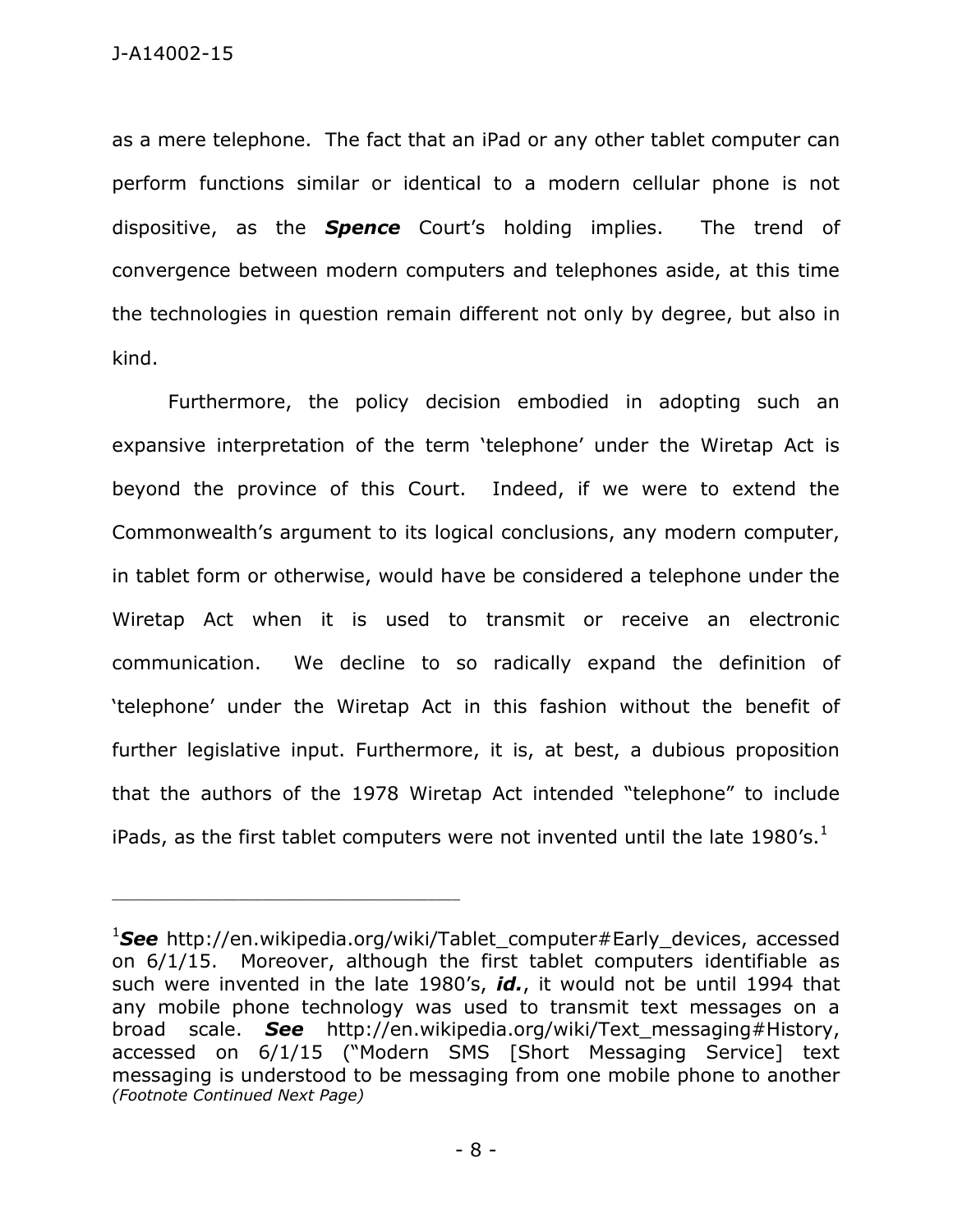Finally, our reluctance to expand the telephone exception is consistent with our policy to strictly construe the provisions of the Wiretap Act, as our Supreme Court explained in *Commonwealth v. Spangler*, 809 A.2d 234 (Pa. 2002):

Pennsylvania's Wiretap Act emphasizes the protection of privacy, *see generally Commonwealth v. DeMarco*, 396 Pa.Super. 357, 371, 578 A.2d 942, 949 (1990), and, consistent with such emphasis, provides a statutory exclusionary rule that extends to non-constitutional violations. Because of this privacy concern, the provisions of the Wiretap Act are strictly construed. *See Boettger v. Miklich*, 534 Pa. 581, 586, 633 A.2d 1146, 1148 (1993).

*Spangler*, 809 A.2d at 237 (footnote and citation omitted).

For each and all of the aforementioned reasons, we conclude that an iPad is an "electronic, mechanical, or other device" that does not fall within the telephone exception under the Wiretap Act. As such, the Commonwealth's third claim lacks merit.

The Commonwealth next contends that Appellant lacked a reasonable expectation of privacy in the contents of the text message conversation he had with Gary Still. The Commonwealth asserts that *Commonwealth v.* 

**Proetto**, 771 A.2d 823 (Pa. Super. 2001), is instructive in this regard. We agree.

In *Proetto*, we recognized that:

*(Footnote Continued)* \_\_\_\_\_\_\_\_\_\_\_\_\_\_\_\_\_\_\_\_\_\_\_

mobile phone. Radiolinja became the first network to offer commercial person-to-person SMS text messaging service in 1994.").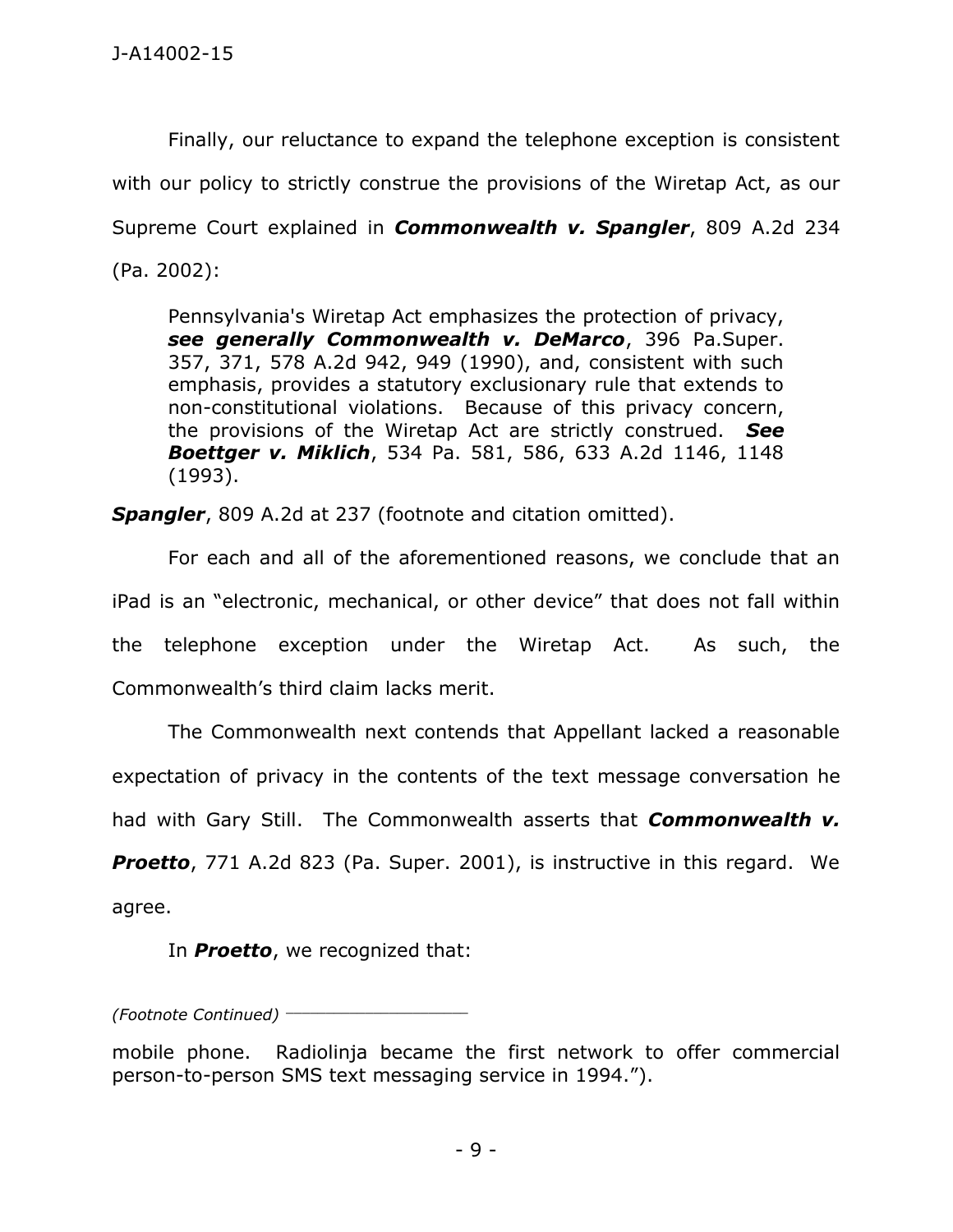While engaging in a conversation over the telephone, a party would have no reason to believe that the other party was taping the conversation. Any reasonably intelligent person, savvy enough to be using the Internet, however, would be aware of the fact that messages are received in a recorded format, by their very nature, and can be downloaded or printed by the party receiving the message. By the very act of sending a communication over the Internet, the party expressly consents to the recording of the message.

*Proetto*, 771 A.2d at 829. The *Proetto* Court further opined that:

Sending an e-mail or chat-room communication is analogous to leaving a message on an answering machine. The sender knows that by the nature of sending the communication a record of the communication, including the substance of the communication, is made and can be downloaded, printed, saved, or, in some cases, if not deleted by the receiver, will remain on the receiver's system. Accordingly, by the act of forwarding an email or communication via the Internet, the sender expressly consents by conduct to the recording of the message.

*Id.* at 830.

We find the reasoning of the *Proetto* Court equally applicable in this case. When Appellant engaged in a text message conversation with Gary Still, he knew, or should have known, that the conversation was recorded. By the very act of engaging in the means of communication at-issue, Appellee risked that Gary Still would share the contents of that conversation with a third party.

Appellee contends the instant case is not analogous to *Proetto* because *Proetto* involved conversations in an internet chat room and not text messages. He argues that when someone engages in chat room conversations: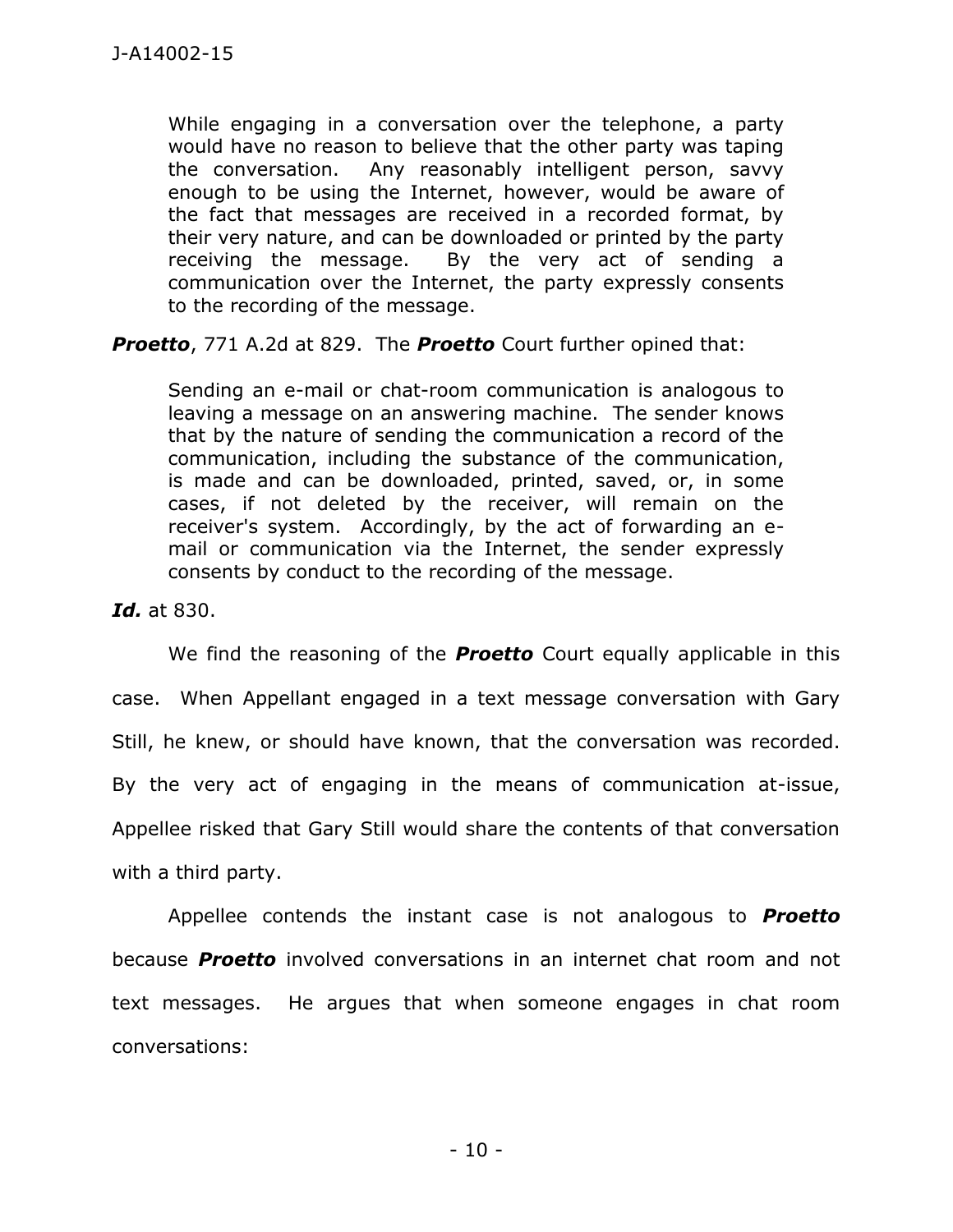Neither the sender nor any of the multiple recipients of a communication posted on an internet chat room have the technological capability to delete that message once it is posted. In that situation, the proverbial bell cannot be unrung.

However, the recipient of a text message has the technological capability to delete that text message, though the sender might not. Further, in most circumstances, the recipient of a text message is a single individual, not an internet chat room potentially populated by boundless, anonymous individuals. These facts readily distinguish a text message from the internet chat room message in *Proetto* on which the Commonwealth hangs its hat.

Appellee's Brief, at 9-10.

Appellee's argument is unconvincing. First, the *Proetto* Court expressly included e-mails in its analysis, and e-mails share far more in common with text messages than they do with chat-room posts. E-mails, like text messages, can be deleted (or not) by the recipient. E-mails, like text messages, are likely to have as a recipient a single individual rather than a group. Moreover, the *Proetto* Court also relied on *Commonwealth v. DeMarco*, 578 A.2d 942 (Pa. Super. 1990), wherein this Court had held that answering machine tapes fall within the mutual consent provision of the Wiretap Act. The *DeMarco* Court explained:

[W]e take judicial notice of the irrefutable fact that any reasonably intelligent person leaving a message on an ordinary answering machine would have to be aware of, and consented by conduct to, the recording of the message on the answering machine tape. Absent some special showing of unique attributes of a particular answering machine cloaking its identity as an answering machine (not suggested here), we cannot imagine how one could not know and intend that the message placed upon the answering machine tape be taped, and by the very act of leaving a message, expressly consent by conduct to the taping of that message.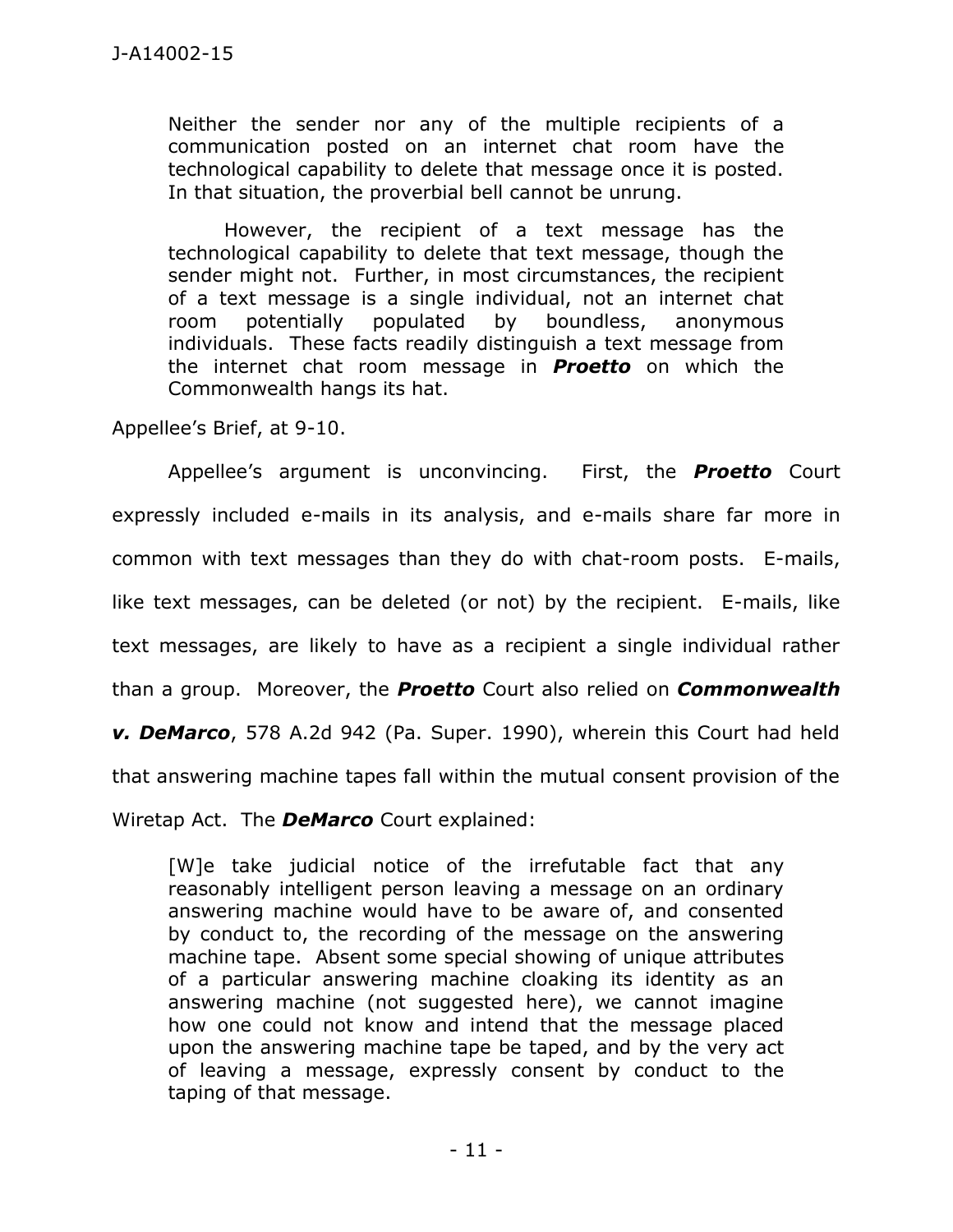*DeMarco*, 578 A.2d at 948.

Clearly, whether an answering machine's owner could delete the recorded message was not relevant to the *DeMarco* Court's analysis of the expectation of privacy held by the caller. Similarly, here, the differences between chat-rooms, e-mails, and text messages, regarding who retains or controls the 'ability to delete,' are simply irrelevant. It is the sender's knowledge that the communication will automatically be recorded, surmised from the very nature of the selected means of transmission, that is dispositive of the sender's lack of an expectation of privacy or, at least, the lack of any reasonable expectation of privacy.

Second, Appellee argues that he possessed a heightened expectation of privacy, pursuant to the United States Supreme Court's recent holding in *Riley v. California*, 134 S.Ct. 2473 (2014). We disagree, as Appellee misunderstands the import of *Riley*.

In *Riley*, the defendant's 'smartphone' was seized incident to his arrest for firearms offenses. The police searched the contents of the phone for evidence of gang-related activity without first obtaining a search warrant. The Supreme Court held that the warrantless search of the contents of Riley's phone was illegal even though it was permissibly seized incident to his arrest. In reaching this conclusion, the Supreme Court held, *inter alia*, that modern 'smartphones' are qualitatively different from other items typically seized during an arrest due to the privacy implications arising from the cornucopia of information that can be contained in, or immediately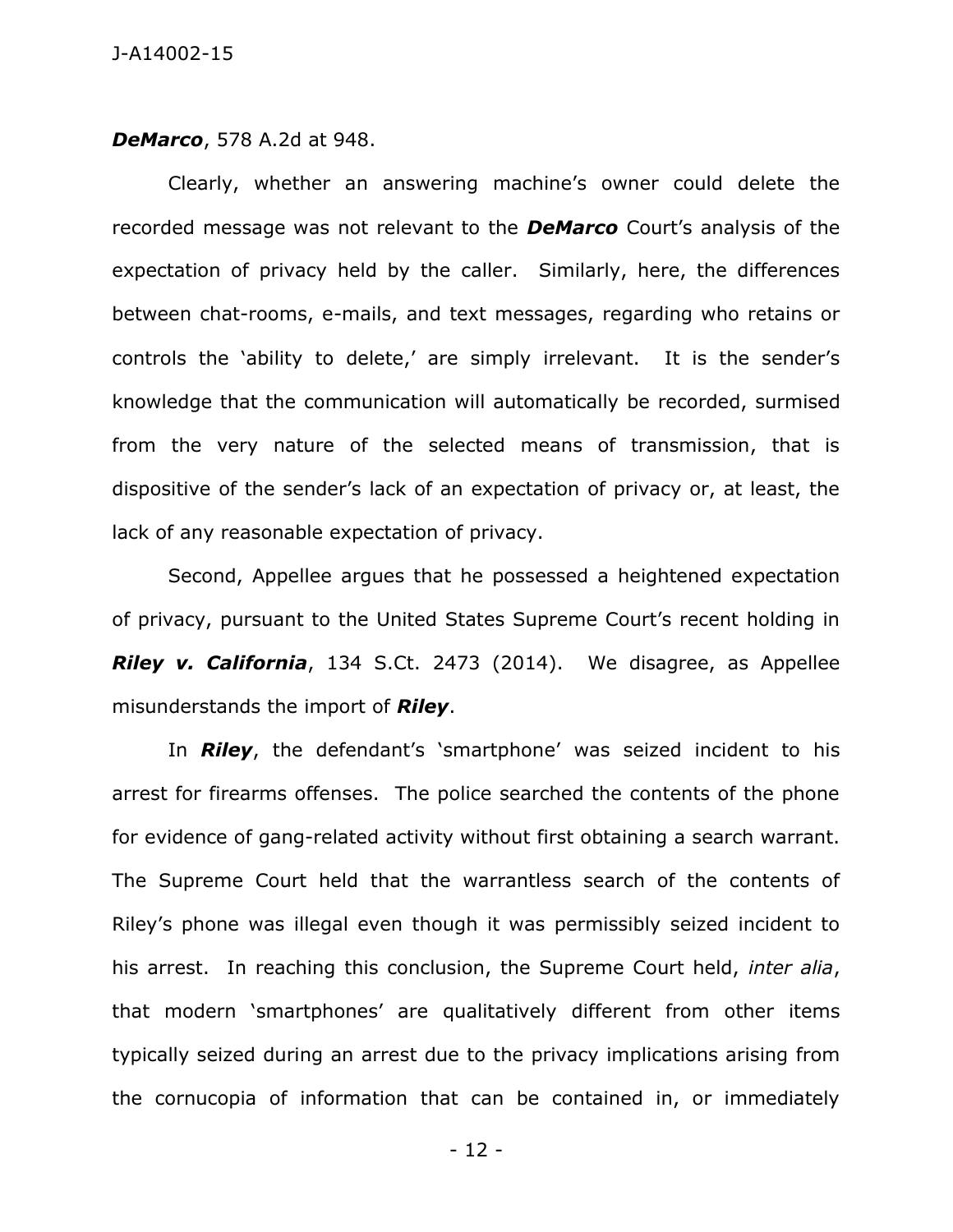accessed from, such devices. Summarizing its holding, the Supreme Court explained:

Modern cell phones are not just another technological convenience. With all they contain and all they may reveal, they hold for many Americans "the privacies of life[.]" The fact that technology now allows an individual to carry such information in his hand does not make the information any less worthy of the protection for which the Founders fought. Our answer to the question of what police must do before searching a cell phone seized incident to an arrest is accordingly simple—get a warrant.

*Riley*, 134 S.Ct. at 2494-95 (citation omitted).

Here, Appellee's reliance on *Riley* is simply misplaced. The police did not obtain the contents of Appellee's text message conversation with Still by searching Appellee's phone incident to his arrest. Indeed, the police did not obtain a recording of that conversation from Appellee at all. Thus, the heightened expectation of privacy recognized in *Riley* is not applicable to this case.

For the aforementioned reasons, we agree with the Commonwealth that Appellant lacked a reasonable expectation of privacy in the text message conversation he had with Still. In this regard, we find the following analogy, provided by the *Proetto* Court, particularly useful in conceptualizing the basis for this conclusion:

E-mail transmissions are not unlike other forms of modern communication.... For example, if a sender of first-class mail seals an envelope and addresses it to another person, the sender can reasonably expect the contents to remain private and free from the eyes of the police absent a search warrant founded upon probable cause. However, once the letter is received and opened, the destiny of the letter then lies in the control of the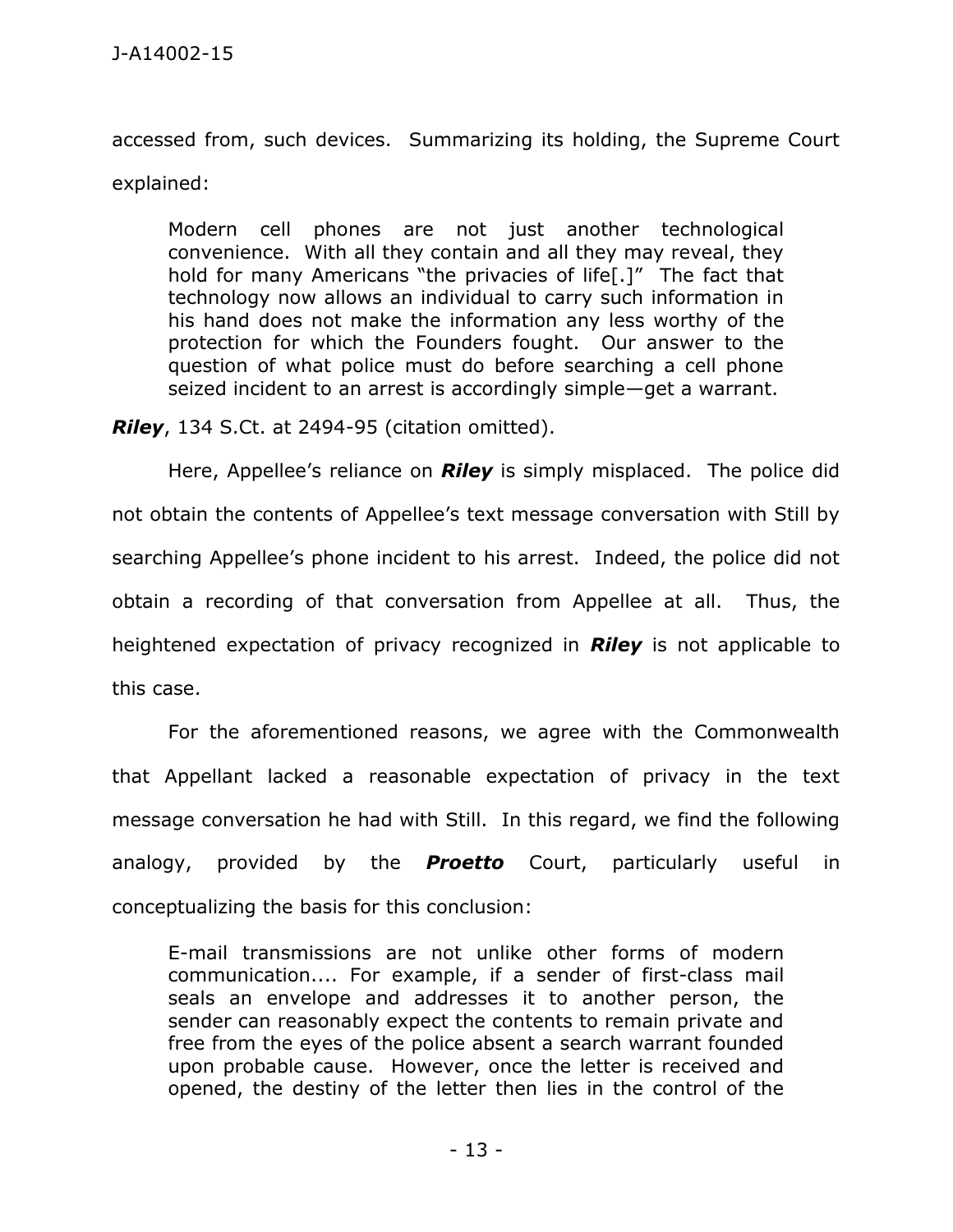recipient of the letter, not the sender, absent some legal privilege.... Thus an e-mail message, like a letter, cannot be afforded a reasonable expectation of privacy once that message is received.

[*United States v. Charbonneau*, 979 F.Supp. 1177, 1184 (S.D. Ohio 1997)] (quoting *United States v. Maxwell*, 45 M.J. 406, 417 (C.A.A.F. 1996)).

**Proetto**, 771 A.2d at 831. This reasoning applies with equal potency to the text messages at issue in this case. When an individual sends a text message, he or she should know that the recipient, and not the sender, controls the destiny of the content of that message once it is received.

However, our analysis is not at an end simply because we have concluded that Appellee lacked a reasonable expectation of privacy in the text messages received by Still. Evidence may be suppressed for violations of the Wiretap Act even if the interception does not violate a reasonable expectation of privacy. We explained this distinction in *Commonwealth v.* 

*Deck*, 954 A.2d 603 (Pa. Super. 2008).

[T]he Commonwealth argues that the telephone conversation recording should not be suppressed because Deck had no reasonable expectation that his telephone conversation [with the victim] was private.

…

Based on the definitions in and language of the Wiretap Act, we disagree. Section 5702 clearly and explicitly differentiates between oral communications and wire communications, giving a distinct definition for each. 18 Pa.C.S.A. § 5702. Section 5702's definition of wire communication does not include an expectation of privacy on the part of the speaker, as does its definition of oral communication. Id. Section 5703 is written in the disjunctive, and protects "wire, electronic or oral communications" from interception,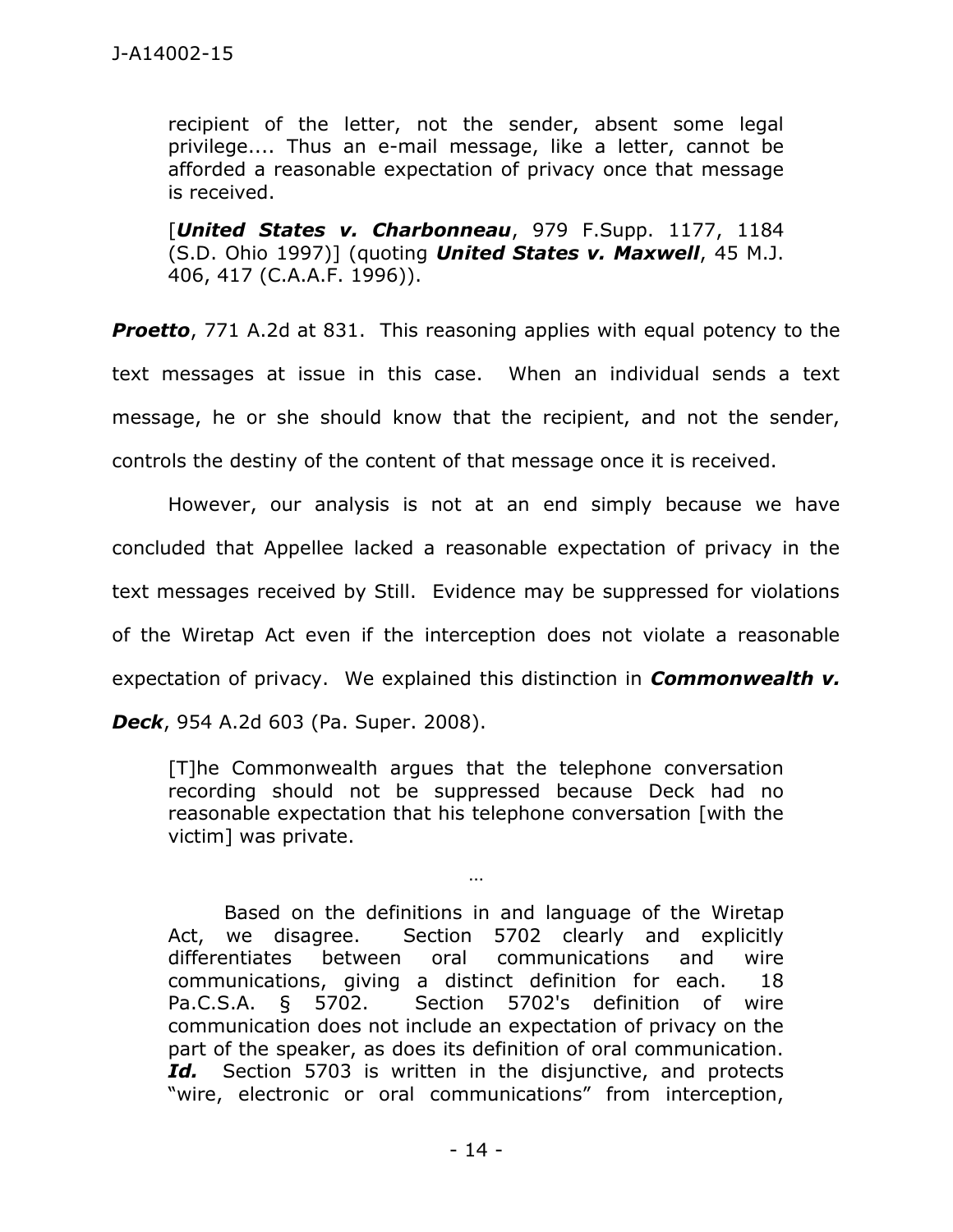disclosure or use. 18 Pa.C.S.A. § 5703 (emphasis added). *See In re Paulmier*, 594 Pa. 433, 937 A.2d 364, 372 (2007) (recognizing that the word "or" when used in a statute is disjunctive, used to connect alternative words or phrases). Section 5703 does not state that a wire communication must also be an oral communication to be protected. *Id.*

Moreover, we remain mindful of our Supreme Court's admonition in *Spangler* that the Wiretap Act is modeled on Title III and that the Wiretap Act may not grant less protection than that available under the federal statute. Accordingly, we observe that the language of the definitions of wire communication and oral communication in the Wiretap Act and those in Title III [of the Federal Omnibus Crime Control and Safe Streets Act of 1968] are virtually identical, and that the federal courts have held that telephone conversations are wire communications which, unlike oral communications, are *protected against interception without regard to the speaker's expectation of privacy*. *See, e.g., Briggs v. American Air Filter Co., Inc.*, 630 F.2d 414, 417 & n.4 (5th Cir. 1980).

In light of *Spangler* and the discussion above, we conclude that Section 5703 of the Wiretap Act prohibits the interception, disclosure or use of a telephone conversation as a wire communication under Section 5702, even if the telephone conversation is not also an oral communication under Section 5702. 18 Pa.C.S.A. §§ 5702, 5703. This, in turn, leads us to conclude that Section 5703 prohibited the interception, disclosure or use of the telephone conversation between [the victim] and Deck. *Id. Deck's expectation of privacy is irrelevant*.

*Deck*, 954 A.2d at 608-09 (footnote omitted) (emphasis added).

Because a reasonable expectation of privacy in an electronic communication is not required to seek relief under the Wiretap Act violations, Appellee's lack of a reasonable expectation of privacy in his text messages with Still does not, by itself, preclude application of the statutory exclusionary rule provided by the Act. Thus, we reach the Commonwealth's remaining claim, wherein the Commonwealth contends that suppression was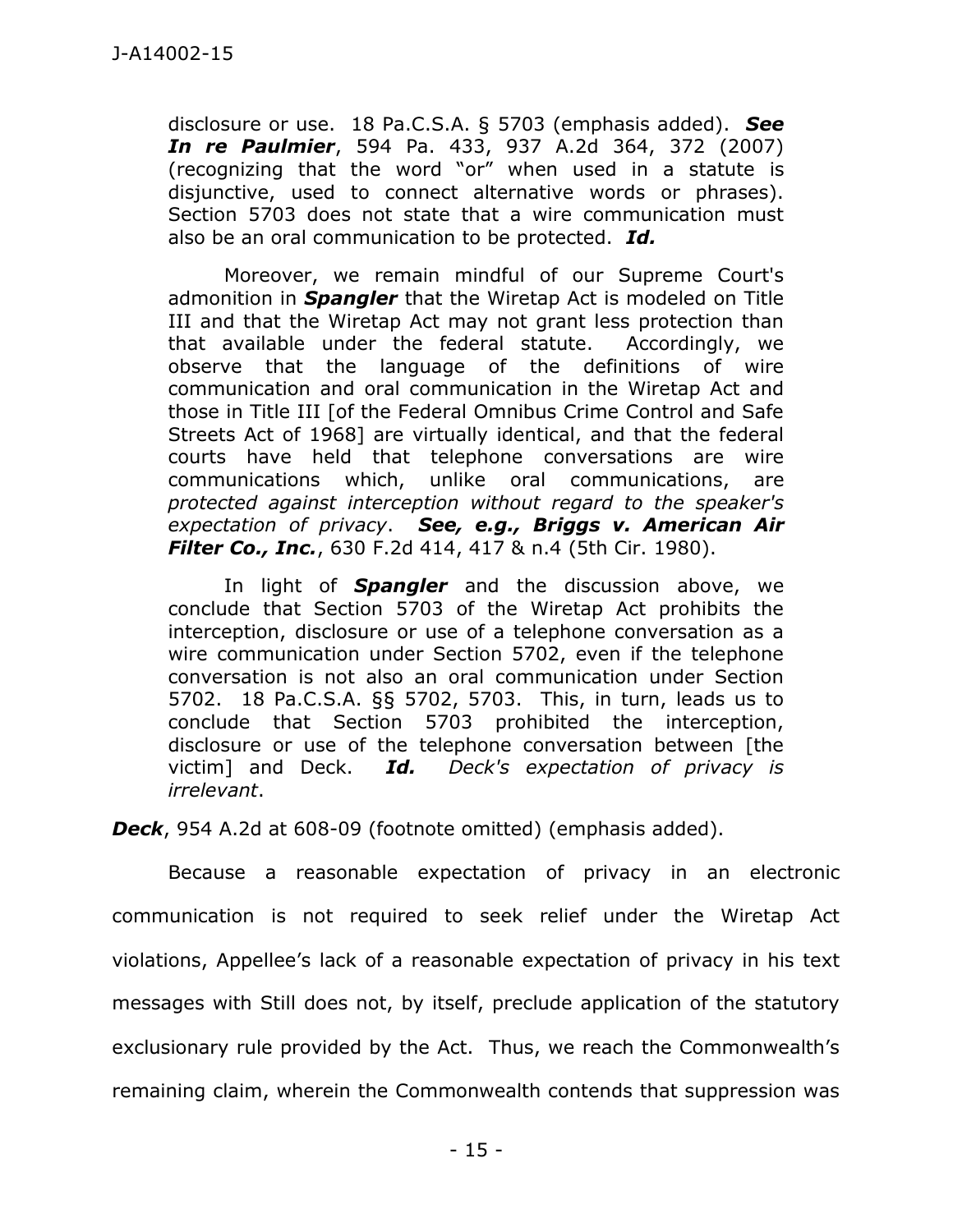not warranted because no 'intercept' occurred within the meaning of the definition as set forth in Section 5702 of the Wiretap Act.

In claiming that no interception occurred in this case, the Commonwealth relies on *Commonwealth v. Cruttenden*, 58 A.3d 95 (Pa. 2012), and *Proetto*. In *Proetto*, this Court held that when an officer posed as an underage female to communicate with a suspected sexual offender in a chat room on the internet, no violation of the Wiretap Act occurs because the officer was a direct party to the communication, and thus there has been no "interception" of a communication under the statutory definition. As Section 5702 provides, "The term[,]" interception, "shall not include the acquisition of the contents of a communication made … to an investigative or law enforcement officer[.]" The *Proetto* Court explained its decision that no intercept occurred as follows:

In this case, Detective Morris was a direct party to the communications from Appellant. There was no eavesdropping or wiretapping. Detective Morris obtained the information because he was a party to the communication. The fact that Detective Morris did not identify himself as a police officer is of no effect. *See Commonwealth v. DiSilvio*, 232 Pa.Super. 386, 335 A.2d 785 (1975). The Wiretap[] Act is not intended to prevent a telephone user from misrepresenting his or her identity. *Id.* Appellant freely elected to talk to Detective Morris, regardless of whether he was informed of "Kelly15F"'s true identity. Therefore the communications received by Detective Morris should not be suppressed on the grounds that the means of obtaining this information was in violation of the Act.

*Proetto*, 771 A.2d at 832 (2001).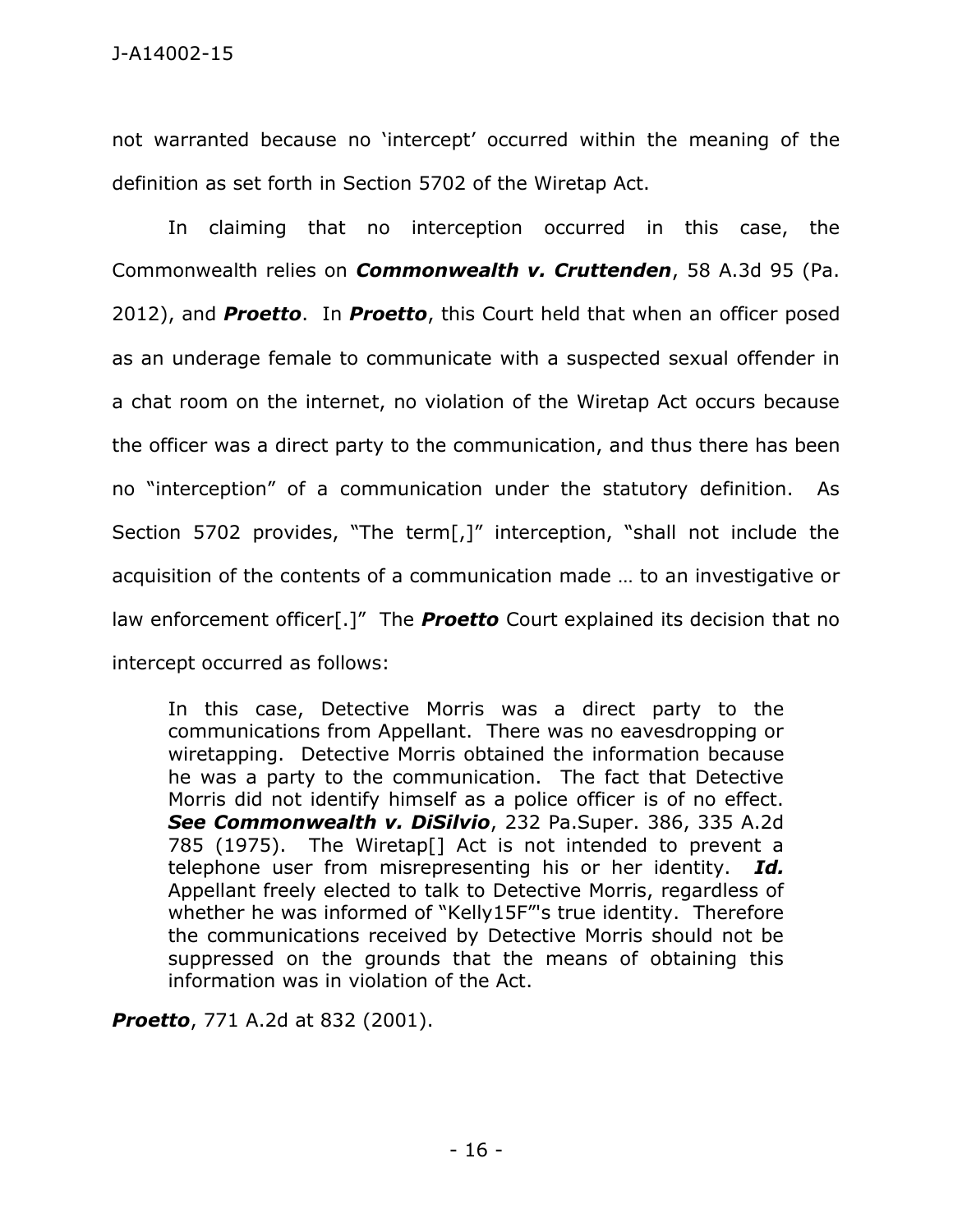Similarly, in *Cruttenden*, our Supreme Court held that no intercept occurs when a law enforcement officer "communicates directly with a suspect via cell phone text messages while pretending to be the suspect's accomplice[,]" because "an officer who directly communicates with another person by text-messaging is not eavesdropping or listening in on a conversation, but is himself engaging in the communication[.]" *Cruttenden*, 58 A.3d at 96. Stated another way, "[t]he applicability of the Act does not rest on whether the caller's presumption of the identity of the person answering the call is accurate." *Id.* at 100.

Here, the Commonwealth essentially claims that no interception occurred when the police monitored Still's communication with Appellant because there was "less police intrusion" in this case as compared to what had occurred in *Proetto* and *Cruttenden*. This particular argument lacks merit.

Neither *Proetto* nor *Cruttenden* supports the Commonwealth's position as argued. In both cases, the communication at issue was between a suspect/defendant and a law enforcement officer, a situation specifically excepted from the statutory definition of "intercept." The definition of "intercept" in Section 5702 specifically excludes "the acquisition of the contents of a communication made through any electronic, mechanical or other device or telephone instrument to an investigative or law enforcement officer, or between a person and an investigative or law enforcement officer, where the investigative or law enforcement officer poses as an actual person

- 17 -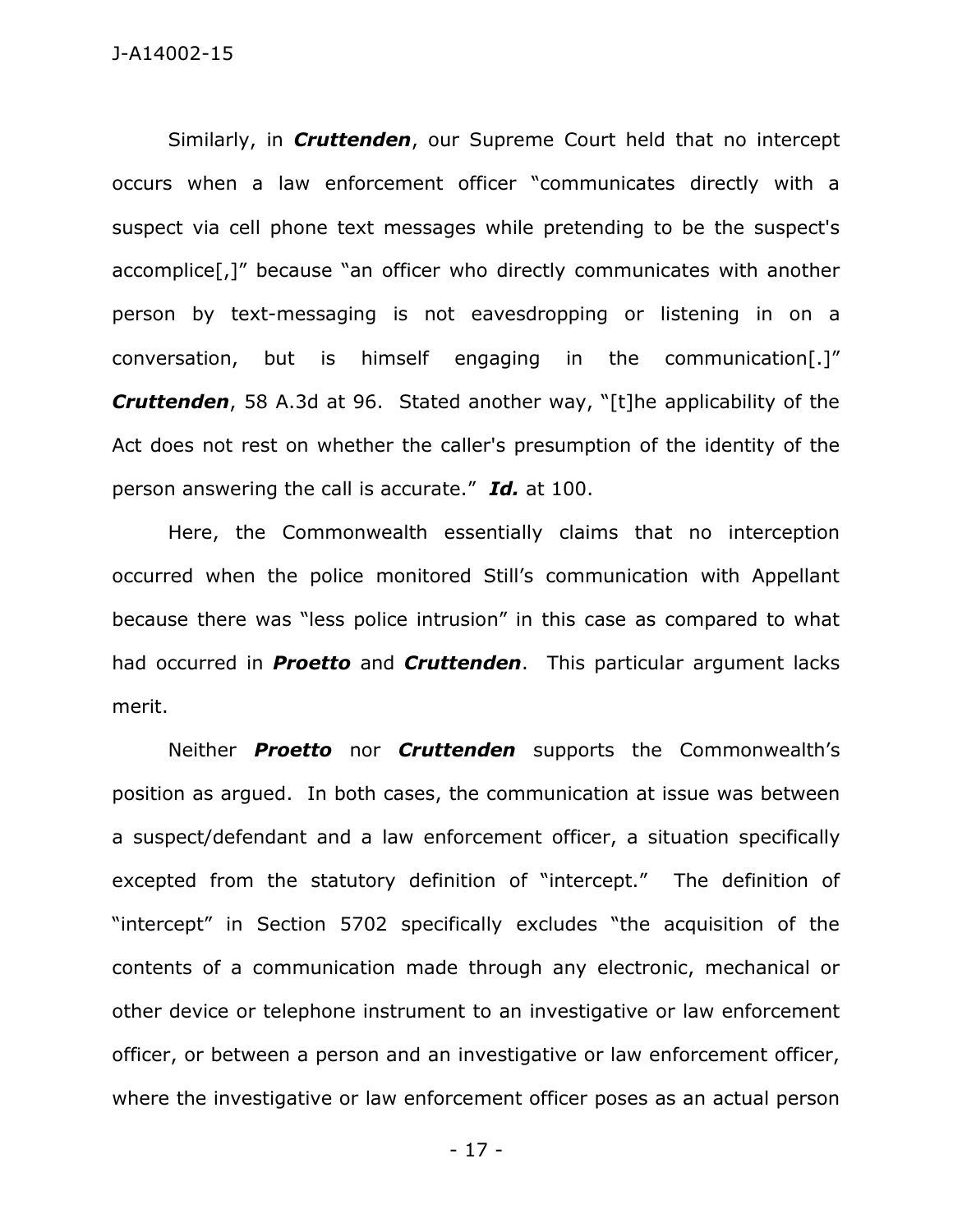who is the intended recipient of the communication[.]" 18 Pa.C.S. § 5702. Here, no law enforcement officer was a direct party to the communication and, therefore, the Section 5702 exception to the definition of "[i]ntercept" does not apply.

Moreover, the Commonwealth provides no support for the proposition that what is or is not an intercept under the Wiretap Act turns on the magnitude of the 'police intrusion.' No such language appears in the statute, nor does the Commonwealth direct our attention to any pertinent case law to that effect.

However, we do conclude that no intercept occurred in this case for a different reason. Gary Still, and not the police, spoke directly with Appellee by text message in the at-issue communication, and he did so voluntarily. Still was a party to the conversation, and therefore he could not be said to have intercepted it simply because he received it. That he subsequently relayed the contents of that conversation to the police does not render either his or the police's conduct an "interception" under the plain meaning of the Act.

Once an individual text message is received by the intended recipient, the communication has ended. Once the communication had ended, it is simply illogical to conclude that subsequent actions constitute intercepts within the meaning of the Wiretap Act. While it is true that, in most instances, the content of a text message conversation will be recorded by the recipient's device as it is received, that circumstance is innate or

- 18 -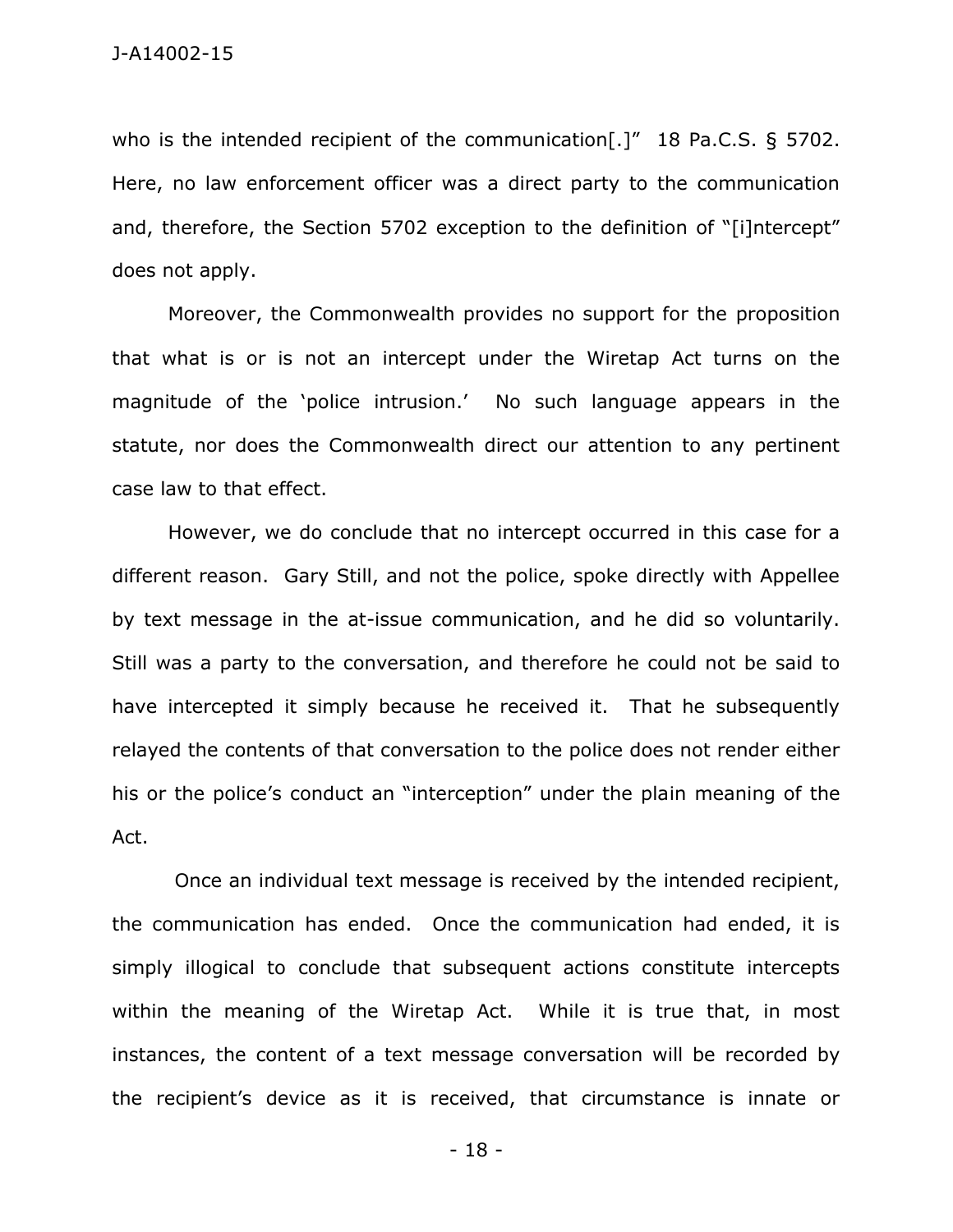inherent to the technology. It would be absurd to conclude that anytime an iPad or similar device records a text message conversation that a Wiretap Act violation occurs—for that is the equivalent of saying that everyone receiving a text message on such a device has committed a Wiretap Act violation.

If an intercept did not occur during the transmission of the message, or at least simultaneous to the receipt of the message, then we must logically conclude that no intercept occurred at all. Our conclusion in this regard is buttressed by the fact that the record does not support Appellee's assertion that the police were watching Still's iPad screen over his shoulder as the text messages were sent back and forth to Appellee.<sup>2</sup> If the police

The transaction took place in the basement of the police station and was set up with Mr. Still communicating directly with [Appellee] on the iPad. Mr. Still relayed to the detectives each response from [Appellee]. In the room with Mr. Still were at least six (6) law enforcement officers. Detective Moyer testified that Officer Corey Dickerson was sitting next to Mr. Still during the communications and said that it was possible that the officer observed what Mr. Still was doing on the iPad.

 $2$  Appellee contends that "[t]he police supervised and observed the textmessage conversation between Still and his drug supplier as it was occurring on the iPad." Appellee's Brief, at 3. However, Appellee's citations to the record simply do not support that factual claim. First, the trial court does not definitively resolve this issue. During its recitation of the facts, the court states:

Suppression Court Opinion, 3/16/15, at 1-2. The mere possibility that Officer Dickerson had contemporaneously observed the conversation between Appellee and Still on Still's iPad does not demonstrate that he did observe it. It merely expresses Detective's Moyer's uncertainty about what *(Footnote Continued Next Page)*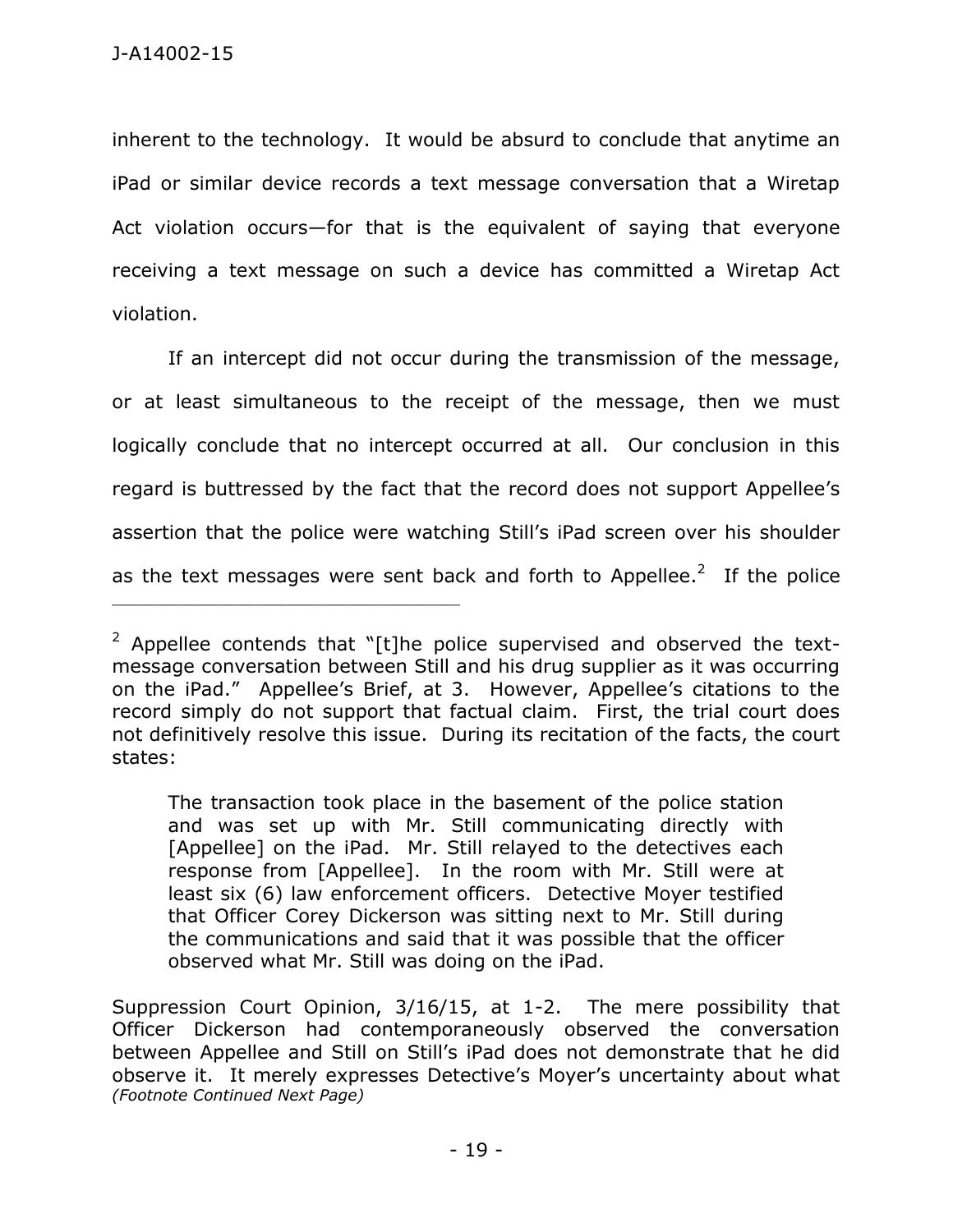*(Footnote Continued)* \_\_\_\_\_\_\_\_\_\_\_\_\_\_\_\_\_\_\_\_\_\_\_

Officer Dickerson observed. Officer Dickerson did not testify, and neither of the testifying witnesses at Appellee's suppression hearing could say for certain if any of the officers had directly observed the conversation as it happened.

Later in its opinion, the trial court describes the events differently, stating: "During the communication, officers were in the room contemporaneously observing and directing, but *not themselves* doing the communicating. … The officers['] giving direction to Still, and watching over him, amounts to eavesdropping or listening in on the electronic message communication." *Id.* at 5 (emphasis in original). The court also noted that "it was [Still] who initiated the phone call at the direction of the officers; the clear intent was to intercept." *Id.* at 5 n.1.

This portion of the trial court's opinion could be read to imply that the officers were observing and directing Still, but not directly observing the conversation between Still and Appellee. However, to the extent that this suggests that an officer directly observed the text message conversation as it appeared on Still's iPad, that interpretation of the facts lacks sufficient support in the record. First, the trial court does not cite to the portion of the record that would support that interpretation. Second, Detective Moyer's testimony does not support that interpretation. Describing what happened, Detective Moyer stated:

We asked Mr. Still if he would be willing to set up a deal with his dealer that evening, which he agreed to do. From that point, he said he usually contacts [Appellee] with an i[P]ad through a text messaging service on his i[P]ad. He was provided his i[P]ad. He then set up the deal.

He asked what he should do. I said, [j]ust do your deal the way you normally would. He set it up. *He relayed to me what was going on.* The deal was set up.

N.T., 1/13/14, at 7.

Later, Detective Moyers stated that Officer Dickerson was seated next to Still during the iPad conversation, and that Officer Dickerson "could have seen" the messages as a result of his position in relation to Still.

*(Footnote Continued Next Page)*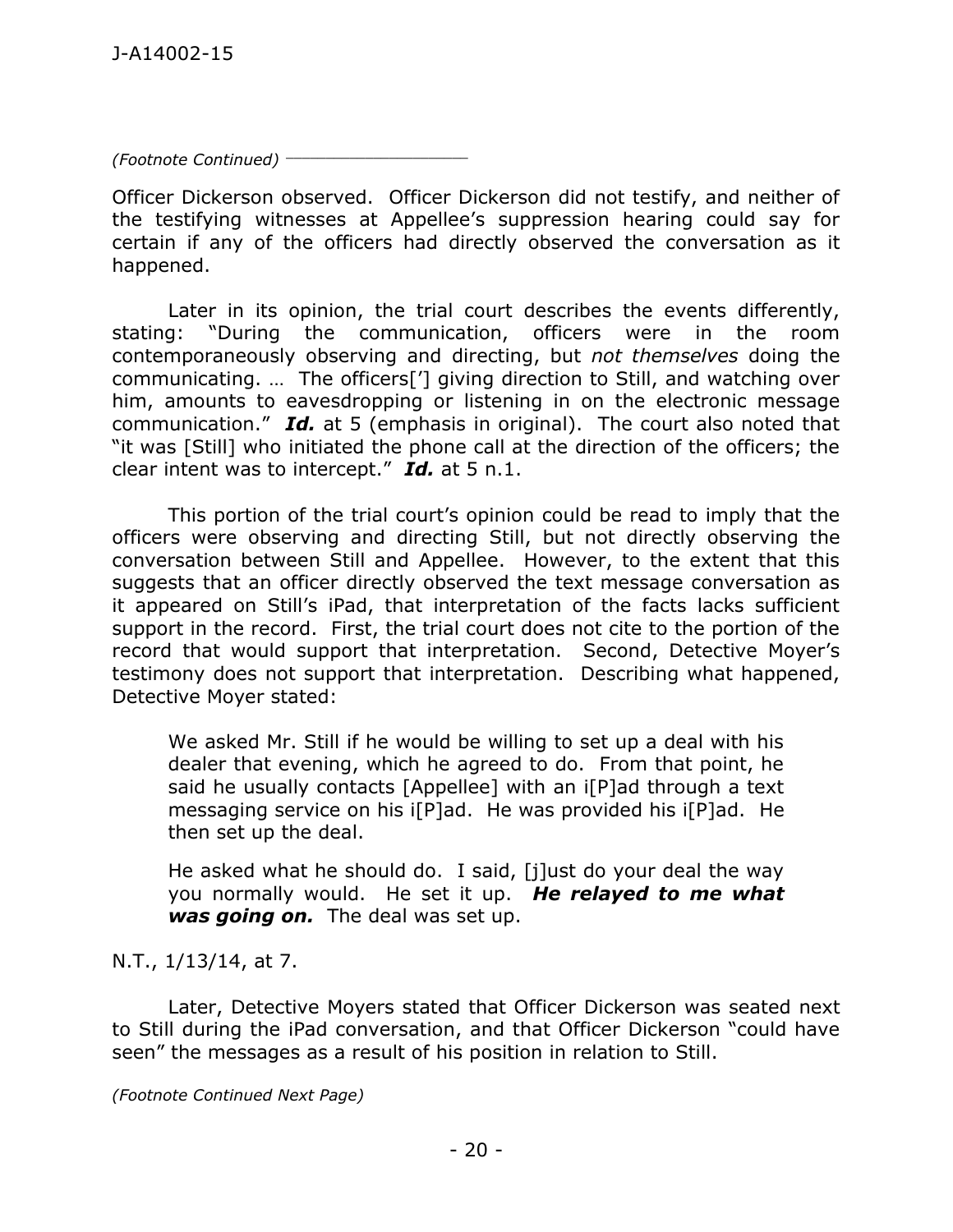had observed the text message conversation over Appellee's shoulder as it occurred, a different legal question would be before this Court because it would then be plausible to argue that the police may have observed the content of the text messages before Still had received them. However, because that particular factual scenario is not before this Court at this time, we need not address it.

*(Footnote Continued)* \_\_\_\_\_\_\_\_\_\_\_\_\_\_\_\_\_\_\_\_\_\_\_

Third, Gary Still's testimony does not support the claim that police observed the iPad as the messages were received. He testified as follows:

Q. How do you communicate that to the officers? Are you telling them or showing them the text messages?

A. I am saying maybe a mixture of both. I am really not 100 percent sure of exactly how it happened; if they were looking at it or just asking me what I said or what was being said.

Q. Were there any officers right with you while you were sending the text messages?

A. No. I can't say they were right on top of me. The room wasn't that big that people were getting lost in there. **So there were people around me, but I don't think anyone was actually looking right over my shoulder.**

N.T., 2/20/14, at 9 (emphasis added).

Given the testimony from Still and Officer Dickerson, the only witnesses who testified at Appellee's suppression hearing, we read the trial court's opinion as concluding that Still's iPad conversation was not being directly observed by the officers as it occurred. Instead, the trial court intended to imply that by directing Still's conversation with Appellee, and by having Still relay the content as the conversation occurred, that the police had effectively intercepted it. Therefore, we disagree with the trial court only in its legal conclusion that an intercept occurred in these circumstances.